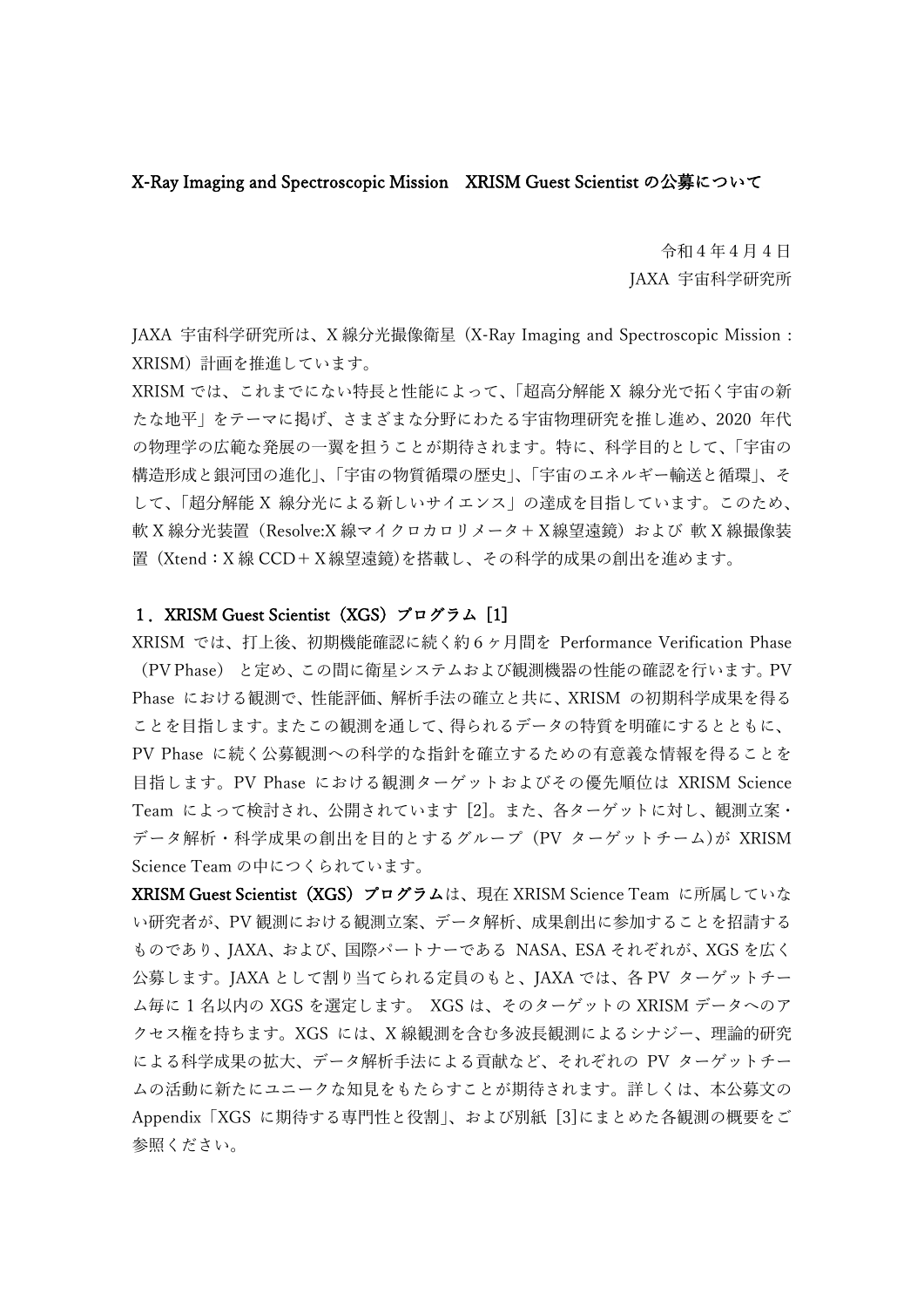#### 2. XGS の募集

XRISM による科学的成果の創出に強い意欲を持ち、また 当該の PV ターゲットチームに ついての活動に積極的にとり組む方の応募を期待します。応募要領は以下の通りです。 応募に当たっては、複数(3 個以下)の PV ターゲットについて提案いただくことができま すが、採択については、応募者1名につき、参加可能な PV ターゲットチームはひとつま でとします。

応募に当たっては、以下のドキュメントを参照いただくことができます。

[1] XRISM Guest Scientist (XGS) Program について

[2] XRISM PV Targets List

[3] Science Objectives of the XRISM Performance Verification phase target teams science plan (PV ターゲット観測の概要)

また、XRISM 公式 web page (https://xrism.isas.jaxa.jp/research/)もご参照ください。ご質 問等がありましたら Z-xrism-xgs-helpdesk@ml.jaxa.jp までお問い合わせください。

#### 募集要項

人数:各 PV ターゲットチームにつき、JAXA 最大 1 名。JAXA として全体で最大 20 名。

- 応募資格:(1)日本国内の大学・研究機関に所属する研究者、および、(2)JAXA による XGS 募集応募時において NASA・ESA の募集する XGS に応募できない国・地域の機 関に属する日本人研究者
- 選考:JAXA 宇宙科学研究所が設置した XGS 選考委員会による推薦に基づき、JAXA 宇宙科 学研究所長が決定します。

### 選考基準:

これまでの研究実績および提案に基づき、PV ターゲットの観測に対してどのようにユニー クな知見をもたらし、科学成果の創出に寄与すると期待できるか、を基準に選考いたします。

応募締め切り:2022 年7月 4 日

応募書類:様式に従い、以下の項目について、英語で記述してください。

- 1. 応募者情報(名前、所属)
- 2. 研究実績
	- a. この応募に関連するこれまでの研究の概要を A4 用紙 1 ページ以内にまとめて ください。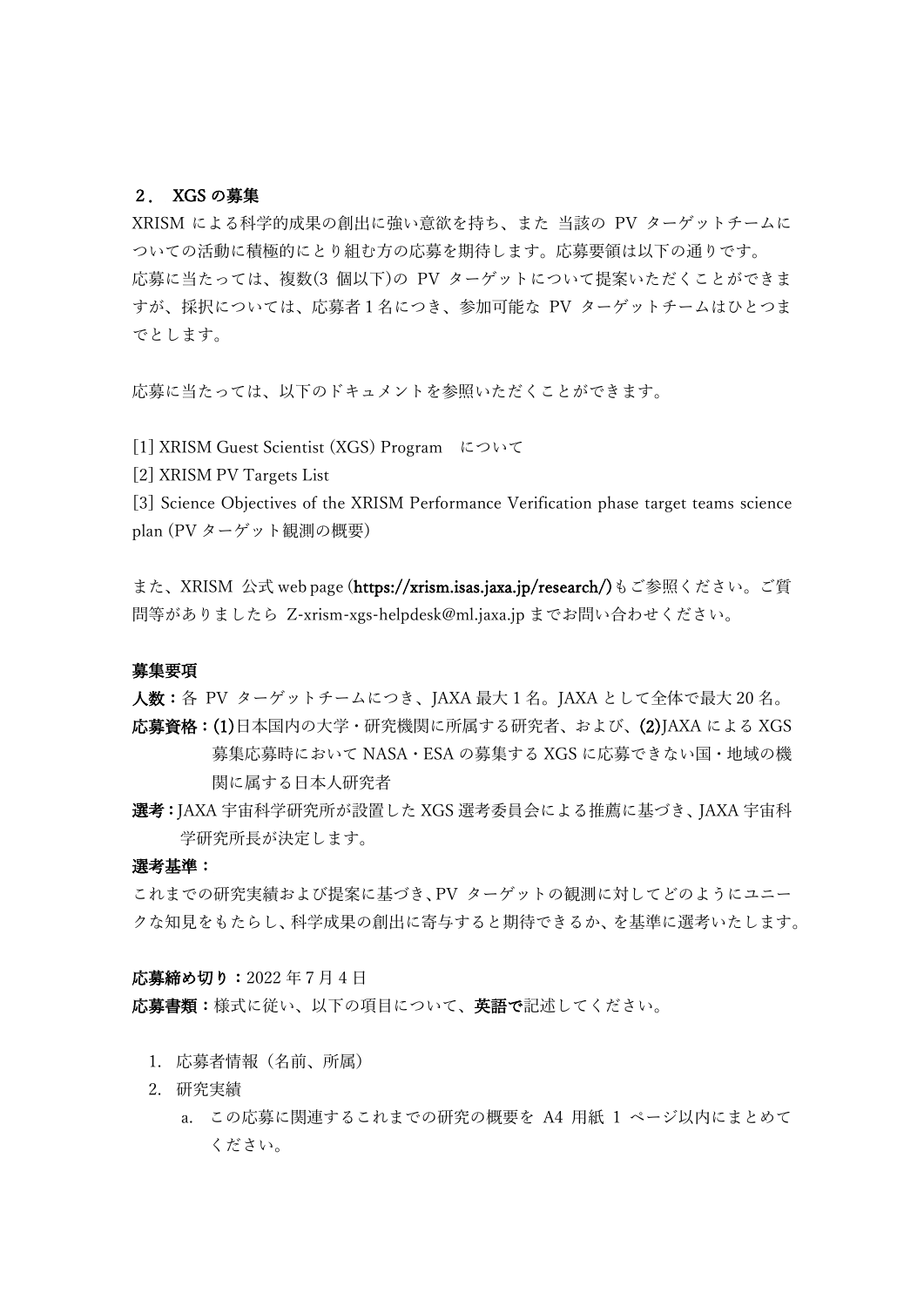b. とくに関連が深い学術論文 5 編以内のリストを添付ください。

- 3. 応募する PV ターゲットチーム (優先順位をつけて 3 つまで)
- 4. 「3」で選んだターゲットチームに対して XGS として自身が貢献できる内容を、 A4 用紙1ページ以内で述べてください。複数のターゲットを希望し、貢献内容が異なる 場合は、ターゲット毎に1ページ以内の記述を提出してください。

### 応募宛先:

サブジェクト欄に「XRISM XGS 応募」と明記し、電子メールにて、次の宛先まで送附くだ さい。

Z-xrism-xgs@ml.jaxa.jp

## 問い合わせ先:

宇宙科学研究所 特任教授 田代信 tashiro.makoto2 [at] jaxa.jp  $([at] \, | \, d\mathcal{Q})$ 

宇宙科学研究所 宇宙物理学研究系研究主幹 山田亨 yamada [at] ir.isas.jaxa.jp ( [at]は@ )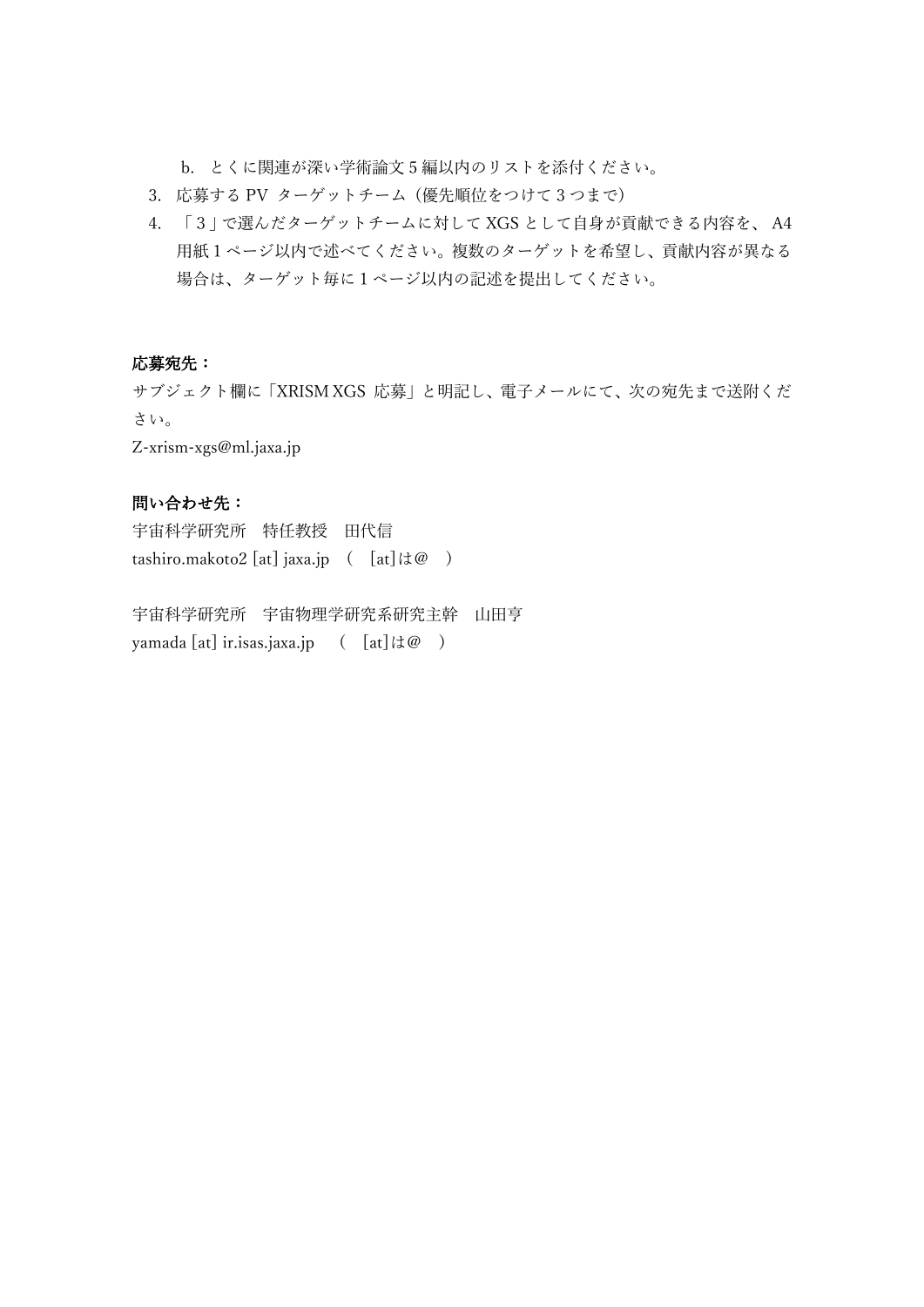## Appendix: Expertise desired for XGS candidates(XGS に期待する専門性と役割)

## 1. Data analysis technique

The *Resolve* enables, for the first time, high-resolution X-ray non-dispersive spectroscopy with an unprecedented energy-resolution and signal-to-noise ratio, in particular in the 0.3-10 keV energy band. Data analysis will most likely present new challenges. Moreover, the moderate angular resolution of the XRISM telescope implies that the analysis of the Resolve data of extended sources will be particularly complex. Therefore, the XRISM Science Team welcomes expertise from scientists who have knowledge or experience on, for instance (but not limited to):

- Machine leaning approach for line detection, transient search, Point Spread Function deconvolution etc.
- Data cube modeling and analysis
- Modeling line broadening due to complex spatial and velocity structures (in, e.g., galaxy clusters, SNRs)
- Transfer function modeling for time lag analysis (AGN)
- Doppler tomography (in compact binary objects)
- Cross-calibration with other X-ray operational missions

## 2. Spectral diagnostics and atomic physics

The unprecedented spectral resolution of the Resolve will also allow us to detect spectral features that are unexpected or uncertain in currently available spectral codes due to the paucity of experimental data or limitations in theoretical calculations. Therefore, experts on theoretical or experimental atomic physics related to the following topics are welcome.

- Charge exchange
- Dust X-Ray Absorption/Scattering Fine Structure (XAFS/XSFS)
- Multiple ionization process by ion-ion interaction
- Extremely low ionization or overionized non-equilibrium plasma
- Non-Maxwellian plasma
- Photoionization

## 3. Theoretical insight and/or numerical simulations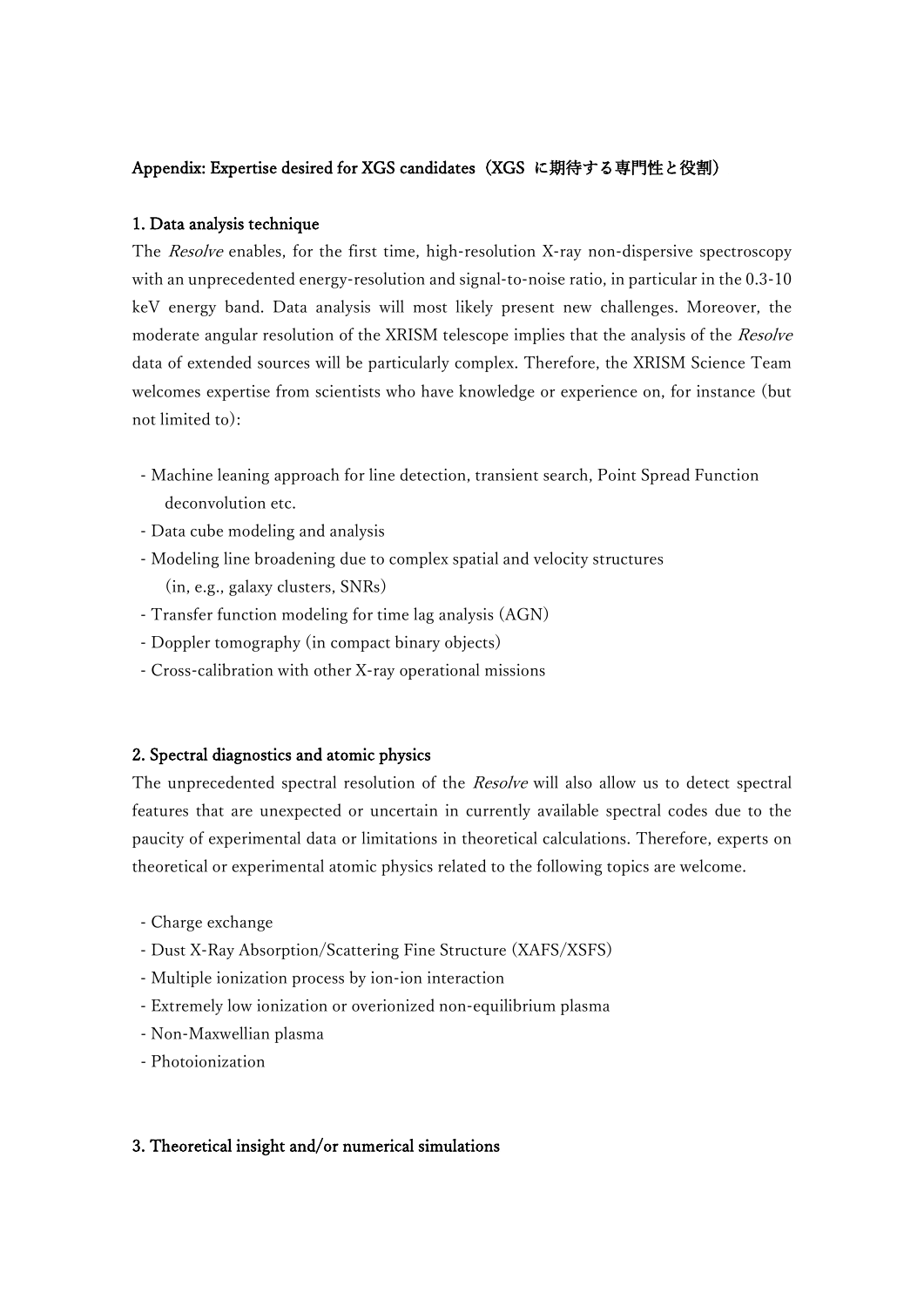The Resolve spectroscopic data will push the boundaries of our knowledge of astrophysics in several area. The XRISM Science Team expects that the XRISM results will fundamentally challenge existing paradigms, and welcome experts on theoretical models and simulations to support the interpretation of the data, and – in return - contribute to an advancement of the theoretical understanding in our field. The required expertise includes, but is not limited to, the following aspects

For Extragalactic diffuse (galaxies, clusters) science:

- Feedback from active galactic nuclei in cool cores
- Hydrodynamic modeling of the intracluster medium (e.g. turbulence/stripping/sloshing/cold front)
- Hydrodynamic modeling of starburst winds
- Supernova nucleosynthesis modeling

For Galactic diffuse (SNRs, ISM) science:

- Supernova nucleosynthesis modeling
- Dust creation and destruction in SNe and SNR shocks
- Hydrodynamic modeling of SNR evolution
- Shock physics including collisionless heating and cosmic-ray acceleration

For Extragalactic compact (AGN) science:

- Accretion disk theory
- Formation and structure of Broad and Narrow Line Regions and the "torus" in Active Galactic Nuclei (AGN)
- AGN outflows/jets and their interaction with the nuclear environment and the Interstellar Medium
- AGN/star formation connection

For Galactic compact (stellar objects) science:

- Winds launching mechanisms, including line driven winds and MHD simulations in binary systems
- Disk reflection modelling
- Relativistic jets in galactic objects
- Simulations of colliding winds in binaries and binary systems evolution
- State-of-art mass-radius relations models in white dwarfs